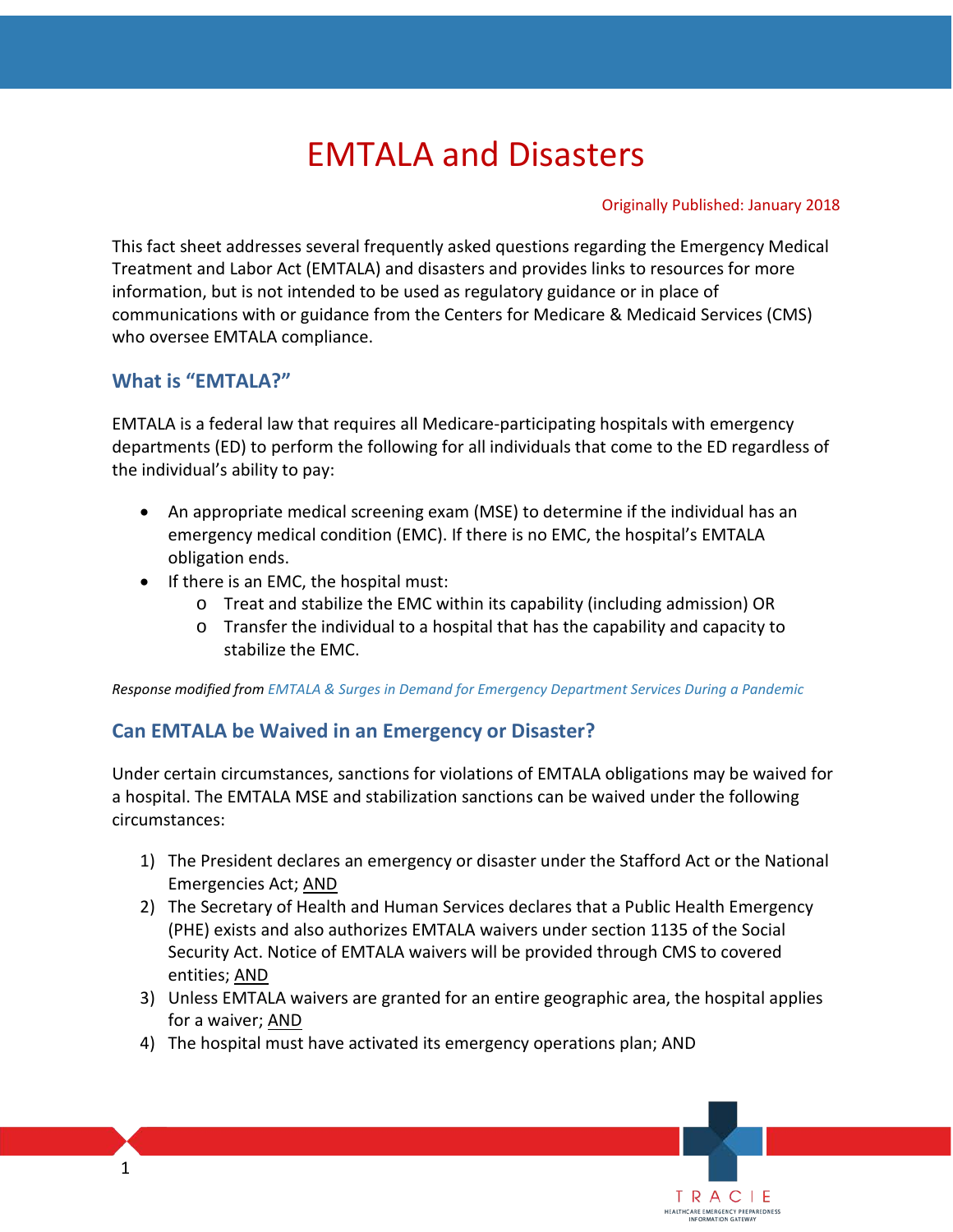5) The State must have activated its emergency operations plan or pandemic plan for an area that covers the affected hospital.

 emergency plan is activated (in case of a pandemic the waiver will last until the termination of The waiver generally lasts for 72 hours after the emergency is declared and the facility's the PHE declaration). Even in the case of a waiver, however, the hospital is still responsible for ensuring the safety of the patients in its care.

Local or state declarations or waivers cannot alter, waive, or otherwise address EMTALA, as EMTALA is a federal law.

*Response modified from [EMTALA & Surges in Demand for Emergency Department Services During a Pandemic](https://www.cms.gov/Medicare/Provider-Enrollment-and-Certification/SurveyCertificationGenInfo/downloads/SCLetter09_52.pdf) and [CMS Public Health Emergency Declaration Questions and Answers](https://www.cms.gov/Medicare/Provider-Enrollment-and-Certification/SurveyCertEmergPrep/Downloads/PHE-Questions-and-Answers.pdf)* 

#### **Can EMTALA be Waived Retroactively?**

 An EMTALA waiver can be applied back to the effective date of the emergency period AND activation of the hospital emergency operations plan. The emergency period begins on the date in which there are both a disaster or emergency declaration by the President and a PHE declaration by the HHS Secretary for the event. A waiver cannot be applied before the effective date of the emergency period.

 emergency plan immediately following the event, a presidential declaration is made, effective Sunday at noon, and a public health emergency is declared and 1135 waiver authority invoked, effective Monday at noon, the EMTALA waiver could not be effective any earlier than Monday at noon. Please note that this is an extreme example to demonstrate the hierarchy of the declarations are issued to provide the regulatory relief and aid necessary to support the can be issued and dated retroactively, as has been done numerous times during past responses. For example, if a precipitating event occurs on a Saturday at noon, the hospital activates its declaration process. Generally, FEMA and HHS work together to ensure the effective dates of response and the presidential declarations, PHE declarations, and 1135 waiver authorization

*Response modified from [EMTALA & Surges in Demand for Emergency Department Services During a Pandemic](https://www.cms.gov/Medicare/Provider-Enrollment-and-Certification/SurveyCertificationGenInfo/downloads/SCLetter09_52.pdf)* 

## **How Can Hospitals Comply with EMTALA in a Disaster or Emergency?**

 disaster, mass casualty, or emergency situations, EMTALA provisions must be followed. In and group questions by exclusion). After an MSE is conducted, patients can be transferred or EMTALA was enacted to ensure the safety of all patients seeking care in EDs, therefore in these cases, an MSE examination can be conducted by licensed health professionals including physicians, nurse practitioners, physician assistants, and nurses trained to conduct such exams. The MSE can also be adjusted for the appropriateness of the event and for the presenting signs and symptoms, (e.g. assessing a group of people for high acuity injury or illness by visual exam referred to other hospitals that are not as affected by the event/volume of patients.

> TRACIE HEALTHCARE EMERGENCY PREPAREDNESS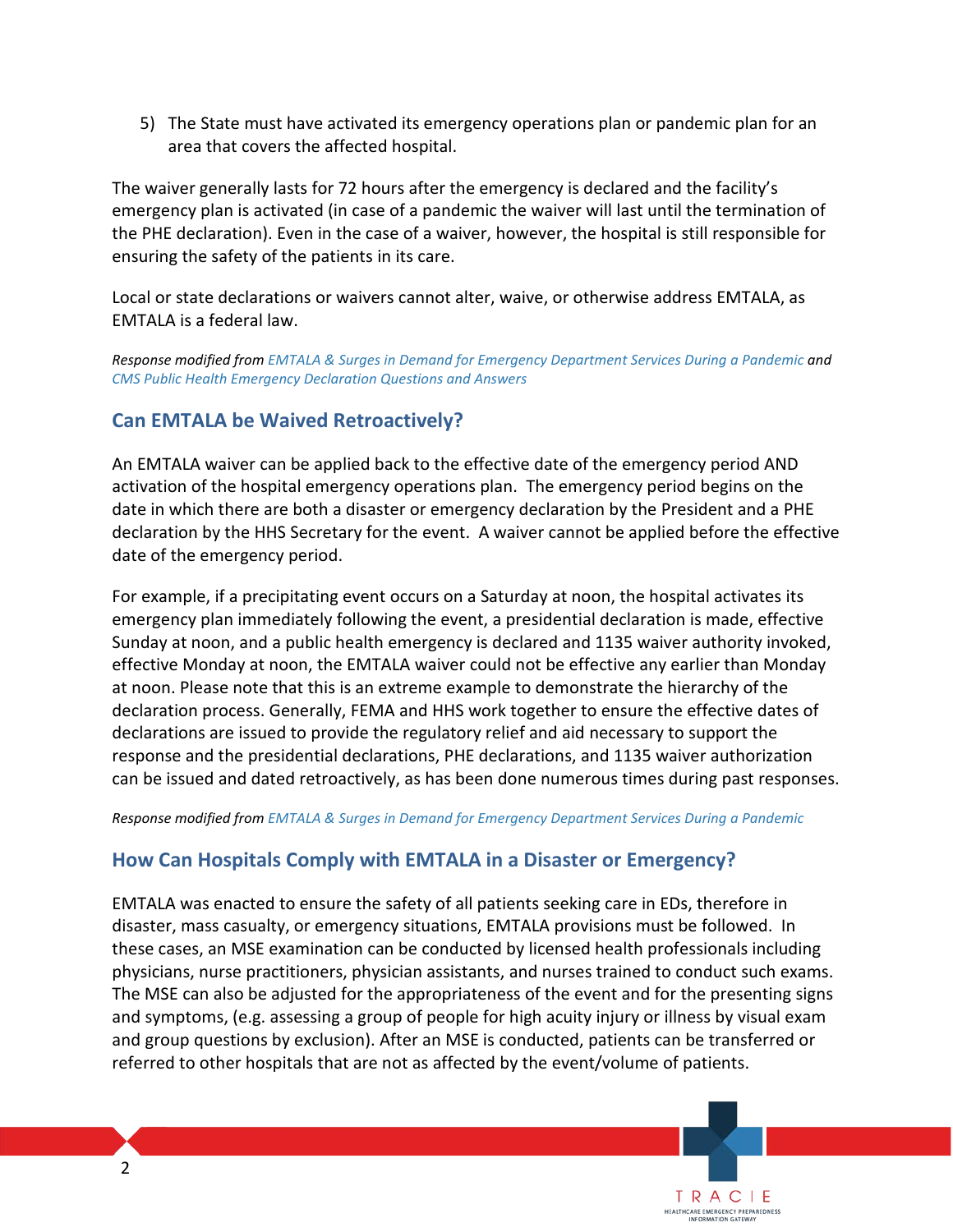## **What Strategies Can Hospitals Use to Manage Surge and Comply with EMTALA?**

Hospitals may set up alternative screening sites on campus for emergencies such as pandemics or other events where an alternative area is appropriate.

 diversion criteria and protocols to limit the amount of patients arriving by EMS. Hospitals can also work with their local healthcare coalitions and emergency management agencies to establish alternate care sites not affiliated with any particular hospital or located on the Hospitals, working with their local emergency medical service (EMS) providers, can determine develop emergency department saturation plans, public communication campaigns, and other appropriate measures to help evenly disperse patient load. Communities may also opt to grounds of any licensed facility. In this case/within these sites, EMTALA would not apply.

 Most importantly, regardless of EMS diversion or plans in the community to direct patients to to another facility without an MSE and any necessary stabilization or treatment. specific facilities, once a patient arrives at an ED, EMTALA applies. For example, a patient suspected of having a highly infectious disease that requires stabilization cannot be transferred

 *[EMTALA Questions and Answers,](http://www.aha.org/advocacy-issues/legal/emtala-q-and-a.shtml) and [EMTALA Requirements and Implications Related to Ebola Virus Disease](https://www.cms.gov/Medicare/Provider-Enrollment-and-Certification/SurveyCertificationGenInfo/Downloads/Survey-and-Cert-Letter-15-10.pdf)  Response modified from [EMTALA & Surges in Demand for Emergency Department Services During a Pandemic,](https://www.cms.gov/Medicare/Provider-Enrollment-and-Certification/SurveyCertificationGenInfo/downloads/SCLetter09_52.pdf)* 

## **Are there any EMTALA Provisions that Address Safety and Security of Staff, Patients, and Visitors in a Situation Where the Hospital is Potentially Unsafe?**

 In a situation where the hospital is a potential site of emergency operations (e.g., an on-campus shooter, fire, flood, or other event where the hospital is potentially compromised), ED personnel still have a duty to protect the health and safety of their patients, staff, and visitors. present. They must also receive stabilizing care and/or be transferred to an appropriate facility onto the campus or into the hospital, then EMTALA would not apply. Further, if there is an immediate risk to providers and the providers feel they cannot provide an MSE or stabilizing care without risking their lives, it might be necessary to delay care until the security or safety If an individual presents to the affected emergency department, despite security or safety issues, EMTALA still applies and the patient must receive an MSE to determine if an EMC is to provide care as warranted. The MSE can be adjusted to the specific patient and scenario, as appropriate. If a law enforcement perimeter is established that prevents patients from coming issue is resolved.

#### **Does EMTALA Apply if a Shooting or Other Event Occurs Outside my Facility?**

 mentioned, if the scene presents an immediate safety risk to the providers, the provision of an MSE and stabilizing treatment may have to await the arrival of law enforcement to secure the Yes. EMTALA applies to any injured, ill, or laboring person on the hospital grounds, which includes hospital-owned or operated parking areas, sidewalks, and other grounds. As previously safety of the situation.

> TRACIE HEALTHCARE EMERGENCY PREPAREDNESS